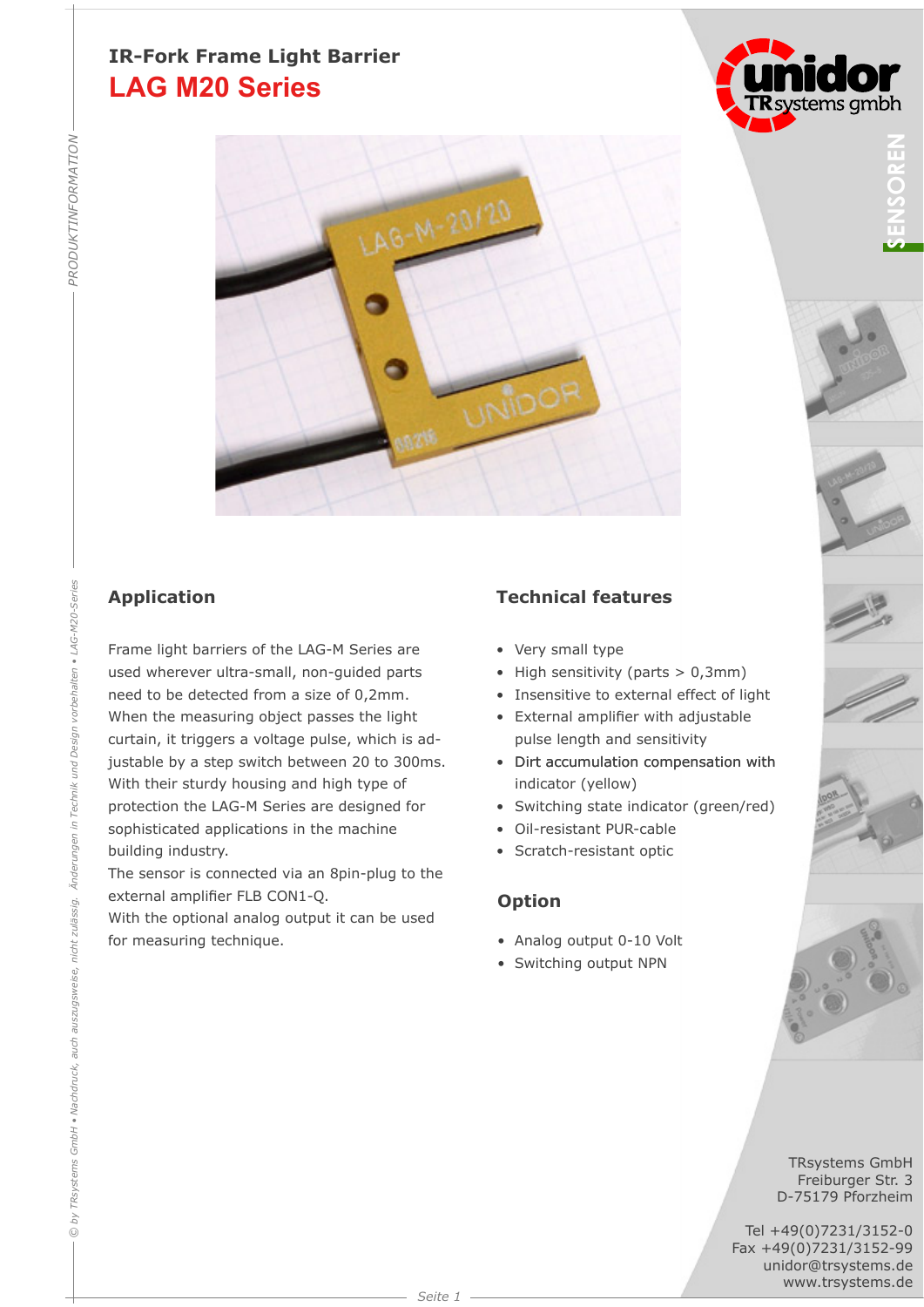# **LAG M20 Series IR-Fork Frame Light Barrier**

## **Technical Data**

| Voltage supply:                      | $+12VDC +32VDC$                           |
|--------------------------------------|-------------------------------------------|
| Max. range:                          | Typ. 200mA                                |
| Transmitter:                         | IR-Type                                   |
| Min. visible part:                   | 0,2mm                                     |
| Ambient light:                       | Up to 5000 Lux                            |
| Max. switching current:              | PNP dynamic, 200mA max. (optional NPN)    |
| Pulse length Z for switching output: | Adjustable in 20/50/100/200 oder 300ms    |
| Switching state indication:          | LED green/red                             |
| Dirt accumulation indication:        | LED yellow                                |
| Sensitivity E:                       | Part size in 5 steps                      |
| Switching frequency:                 | $1$ kHz                                   |
| Housing: / Enclosure rating:         | Aluminium, gold coloured anodized / IP 67 |

## **Dimensions/Configuration:**

#### **Frame Light Barrier**



| <b>Fork type</b> | A  |
|------------------|----|
| 20/10            | 10 |
| 20/15            | 15 |
| 20/20            | 20 |
| 20/25            | 25 |
| 20/40            | 40 |
| 20/50            | 50 |

| $-0,1$ | Ñ<br>$\mathcal{S}^{\mathcal{C}}$ | 10                  |
|--------|----------------------------------|---------------------|
| -No.   | 4pin. M8 Plug                    | <b>Cable colour</b> |
|        | + UB (12-32VDC)                  | brown               |
| 2      | n.c. (opt. analog)               | white               |
| 3      | GND                              | blue                |
|        | <b>PRIP I</b> / III I ·          |                     |

|  | $\phi$ 4,2       |  |  |
|--|------------------|--|--|
|  |                  |  |  |
|  | ۵<br>е<br>.<br>پ |  |  |
|  |                  |  |  |

**Amplifier FLB-CON 1-Q**

| rk type | А  |  |
|---------|----|--|
| 20/10   | 10 |  |
| 20/15   | 15 |  |
| 20/20   | 20 |  |
| 20/25   | 25 |  |
| 20/40   | 40 |  |

| Fork type |    | Pin-No. | 4pin. M8 Plug                          | <b>Cable colour</b> |
|-----------|----|---------|----------------------------------------|---------------------|
| 20/10     | 10 |         | $+$ UB (12-32VDC)                      | brown               |
| 20/15     | 15 |         | n.c. (opt. analog)                     | white               |
| 20/20     | 20 |         | <b>GND</b>                             | blue                |
| 20/25     | 25 |         | PNP dyn. (High-signal<br>at free beam) | black               |

# $\bullet$  $\bullet$ **TR** systems gmbh











**Sensor with amplifier**



TRsystems GmbH Freiburger Str. 3 D-75179 Pforzheim

Tel +49(0)7231/3152-0 Fax +49(0)7231/3152-99 unidor@trsystems.de<br>www.trsystems.de